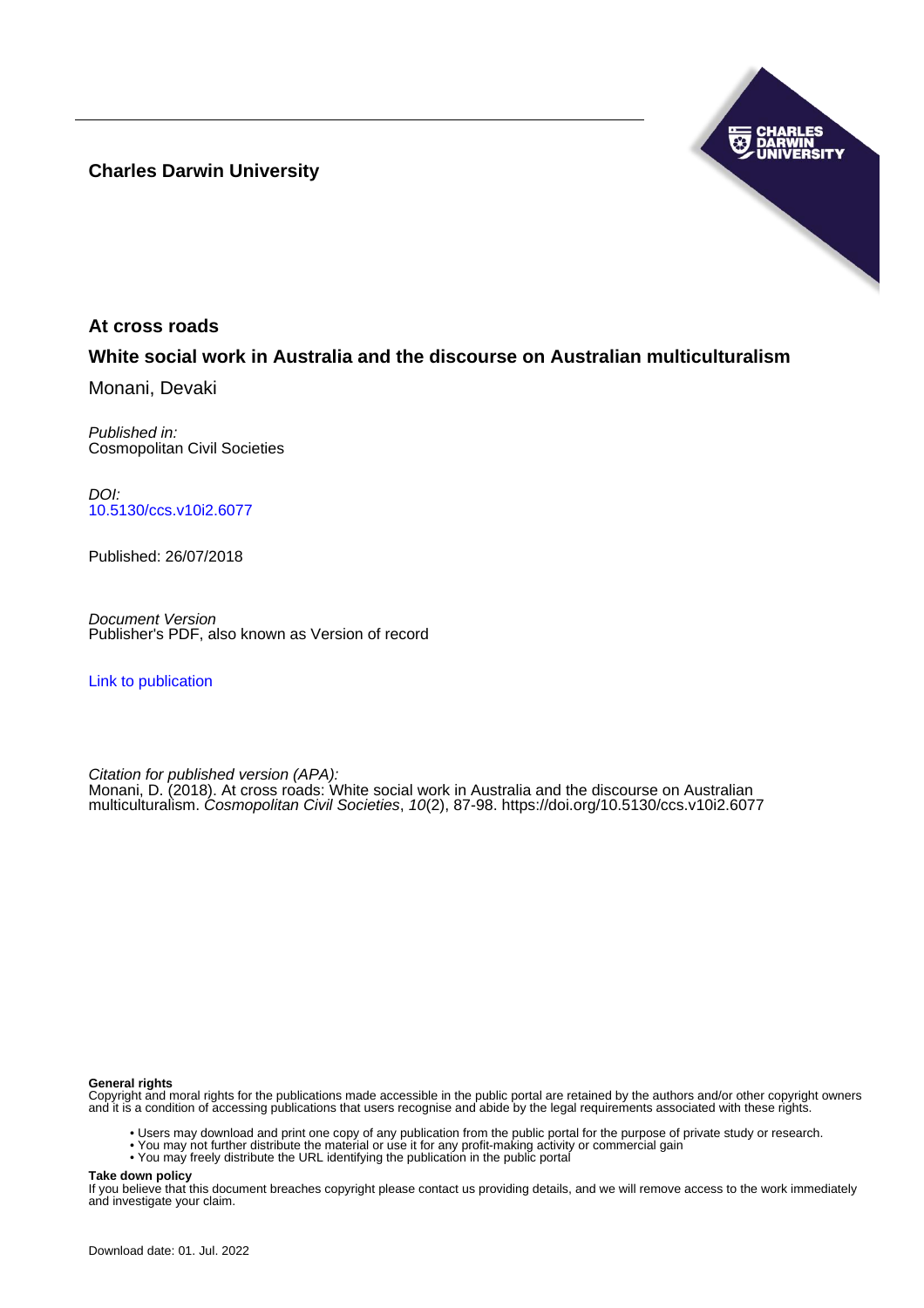

**Cosmopolitan** Civil Societies: an Interdisciplinary Journal

Vol. 10, No. 2 2018



© 2018 Devaki Monani. This is an Open Access article distributed under the terms of the Creative Commons Attribution 4.0 Unported (CCBY4.0) License(https:// creativecommons.org/ licenses/by/4.0/), allowing third parties to copy and redistribute the material in any medium or format and to remix, transform, and build upon the material for any purpose, even commercially, provided the original work is properly cited and states its license.

**Citation:** Monani, D. 2018. At Cross roads: White Social Work in Australia and the discourse on Australian multiculturalism. Cosmopolitan Civil Societies: an Interdisciplinary Journal. 10(2), 87-98. http://dx.doi.org/10.5130/ccs.v1 0i2.6077

ISSN1837-5391|Publishedby UTSePRESS|https://epress. lib.uts.edu.au/journals/index. php/mcs

REFEREED PAPER

# **At Cross roads: White Social Work in Australia and the discourse on Australian multiculturalism**

# **Devaki Monani**

Charles Darwin University, Australia

**Corresponding author:** Devaki Monani, Discipline of Social Work, School of Health and Human Sciences, Charles Darwin University, Casuarina Campus, Brinkin, Darwin, NT 0909, Australia. **[devaki.monani@cdu.edu.au](mailto:devaki.monani@cdu.edu.au)**

**DOI:** http://dx.doi.org/10.5130/ccs.v10i2.6077 **Article History:** Received 15/05/2018; / Revised 07/07/2018; Accepted 09/07/2018; Published 26/07/2018

### **Abstract**

The profession of social work intervenes in the lives of the vulnerable and marginalised. In the majority, social work policy and practice in Australia has been founded on a western practice paradigm. Recent and rapid developments in the migratory trends of migrants and refugees places additional demands on social workers to practice with and for diverse communities. This article argues that the profession of social work is reluctant to embrace the multicultural face of Australia and lacks the intellectual apparatus to respond to diversity. The article underpins Professor Andrew Jakubowicz's analysis to multiculturalism as a powerful platform for social work academics and students to critically engage with by challenge existing racism and discriminatory trends towards multicultural communities that may possibly arise in social work practice.

#### **Keywords**

Social Work; Multiculturalism; Social Policy

**DECLARATION OF CONFLICTING INTEREST** The author(s) declared no potential conflicts of interest with respect to the research, authorship, and/or publication of this article. **FUNDING** This paper was produced without funding.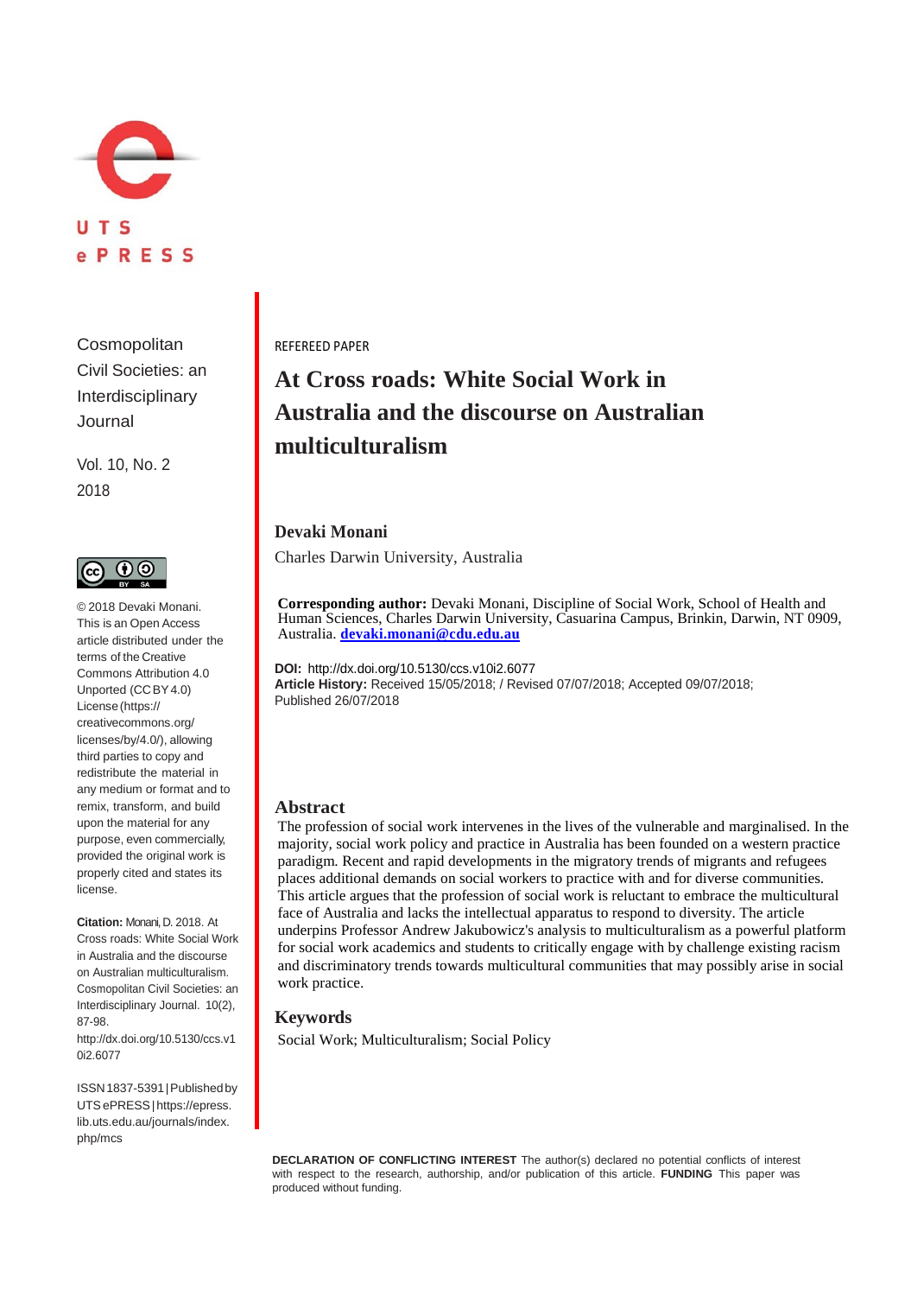# **Introduction**

Andrew Jakubowicz is a Professor of Sociology and Media studies in Australia. His commentary, activism and in-depth radical analysis on multiculturalism, government policy and race relations in Australia are comparable to Noam Chomsky's ideals on US foreign policy. Jakbuowicz is one of the most powerful intellectual figures in Australian academia, forcing public policy to engage with the less popular and controversial topics of the intersections of multiculturalism, racism and violations of human rights in Australia with meaning, rigour and empathy.

As an early career academic in Social Work, I draw inspiration from Jakubowicz's ideologies to explore the possibility of resolving emerging tensions in social work education and practice. These continue to exclude minority and Indigenous radical voices from its curriculum and practice. Aspiring social work professionals and students work with a view to intervene in the lives of some of the most vulnerable and distraught members in the community (Maidment and Egan, 2009). Social Work academics find solace in offering traditional social work theoretical models of systems theory or anti-oppressive practice (Ife, 2016) with a particular focus on social justice in the classroom. Despite the fact that these discourses offer constructive methods to practice, they fail to offer constructive critique of the dominant western white social work discourse. Social work is fearful of embracing the new emergent multicultural Australia. Jakubowicz's analyses intersect public policy, disability studies and exclusion based on race both past and present. These can present significant value for social worker scholarship and practice in Australia.

#### **Acknowledging Social work as a white profession in Australia**

In Australia, social workers were historically trained on the British model that embodied the social causes of poverty, shifting away from the clinical American model. Based on the underpinnings of the British model, Australian social workers played a key role in reforming the welfare sector from the historic charitable distinction between the 'deserving' and the 'undeserving poor'. Social work is also problematised because of its concentration in large bureaucracies (Mendes, 2005, p.125). Mendelsohn (1979, p.126) in a review of '*The Condition of the People: Social Welfare in Australia 1900-1975*', as cited in Mendes offers an accurate description of social workers in Australia as being 'jargonistic white witchdoctors, involved in social control and personal career aggrandisement'(Mendes, 2005, p.125).

Scholar and social work advocate John Tomlinson who worked for several years at ACT Council of Social Services who advocated for universal basic income is worthy of mention here. Tomlinson (2004) published a review of Philip Mendes's book on *Australia's Welfare Wars*, *The Players, The Politics and The Ideologies* (Mendes, 2002). I recommend the book to my students when teaching social policy courses. John Tomlinson's (2004) expert book review in the *Australian Journal of Social Issues*, points to the insufficient regard given to 'Indigenous Social Justice' and 'Refugee Asylum Seeker issues' in the text by Mendes (2002). Tomlinson (2004) however provides an additional critique of the Mendes (2002)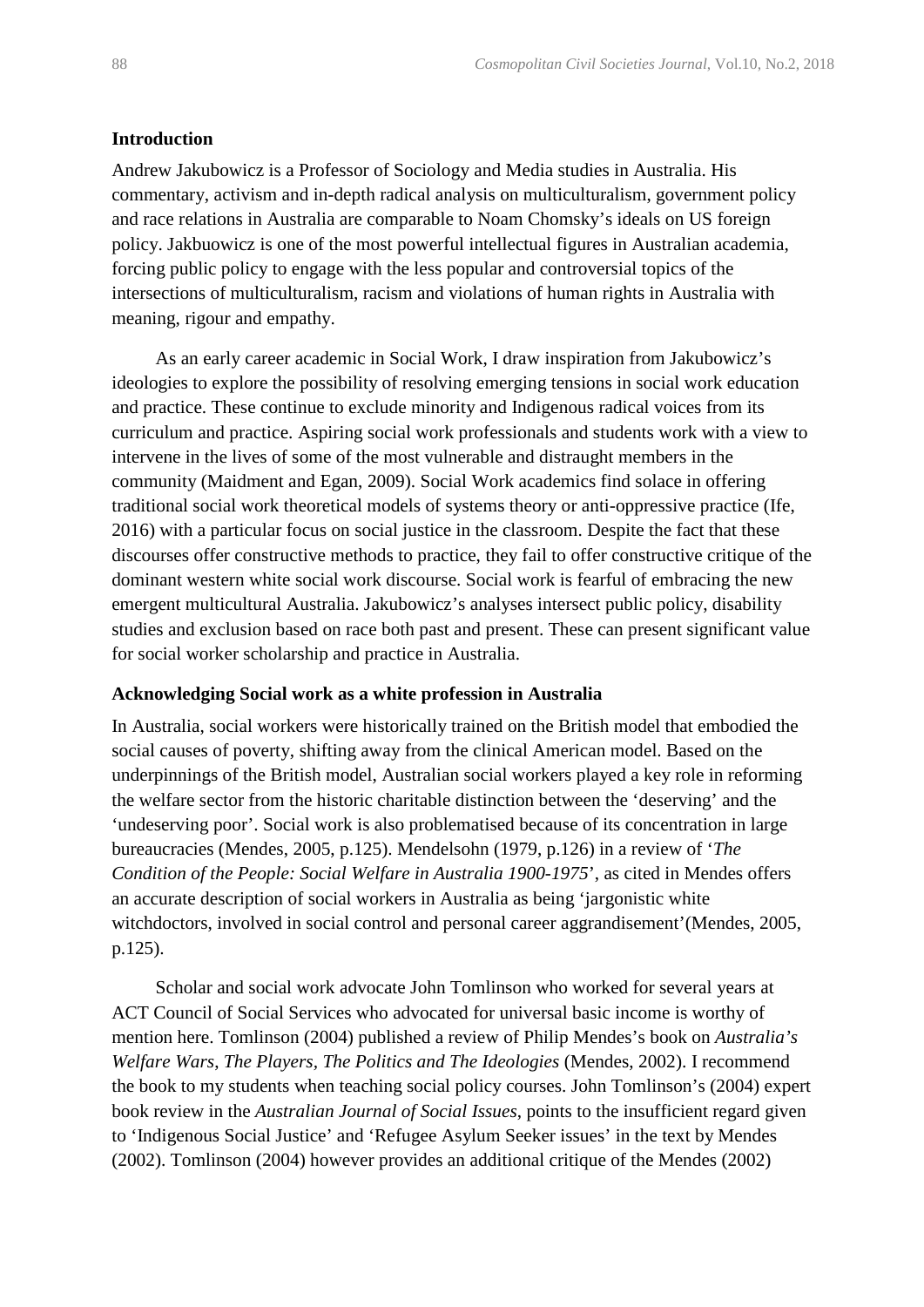book by suggesting that it was written in a manner 'that will not distress the "Lady Bountifuls" enrolling in Social Work courses'. It is a book he describes which is meant for 'the study not the barricades' (Tomlinson, 2004, p. 476). This is an interesting observation, the Oxford dictionary meaning of 'Lady Bountiful' is a 'woman' who engages in ostentatious acts of charity to impress others. When we reflect on the term 'ostentatious acts of charity' it is important to note that we are talking about an immense difference in the power relations dynamics. Although, a feminist analysis (Weeks & Monani, 2002) of Tomlinson's remark can reveal its sexist nature, what is implicit is the great divide that can possibly exist between a social worker and client through the act of charity. My primary concern as a social work academic who is also a migrant is around this existential power dynamic that Tomlinson (2004) is referring to when he mentions 'Lady Bountiful' involved in making life changing decisions about families, and in most cases, mostly children. However, like elsewhere in the Australian professional context they can be predominantly white, middle class and Anglo-Celtic.

Mendes (2005) argues that despite the Australian Association of Social Workers apologising for past practices related to the removal of Aboriginal children, little has been recorded or mapped about the actual details of the actions of social workers. Similarly, Weeks (2000), as cited in Mendes, highlights the historical emphasis in social work practice with an undue emphasis on psychoanalysis and casework at the expense of alternative theories and methods such as Sociology and community development (Mendes, 2005, pp.127-128). For social workers, the study of sociology is especially important, in particular for those who are exposed to vulnerable and marginalised clients from multicultural and linguistically diverse backgrounds.

The emphasis in training on cultural competency has often caused white social workers defensible distress. As revealed in Dominelli (2018, p. 11) social workers are struggling to transform social work practice with multicultural clients using an 'anti-racist' praxis as they struggle to rise beyond 'individual interventions' to formulate collective strategies. This is evident in Harrison and Turner's (2011) research on cultural competency.

Harrison and Turner (2011), in their research on cultural competency in social work practice and education, shed light on the extent to which it remains a 'murky' concept for practitioners. Their qualitative study focused on interviews with practitioners based on few questions: What does the term cultural competence mean to you? Can you give examples from your own practice? And How does the organisational context of your work impact on this type of practice? In reviewing the findings for the purpose of this paper, it is revealed that the majority of social work professional participants in the Harrison and Turner (2011) study recognised their clients as the 'other'. To be more precise, below are some of the common views that were shared.

*For me, when I think about it in a work context, it means cultures other than white Anglo-Saxon*. (Social worker practising in the Corrective services, Harrison & Turner, 2011, p. 341).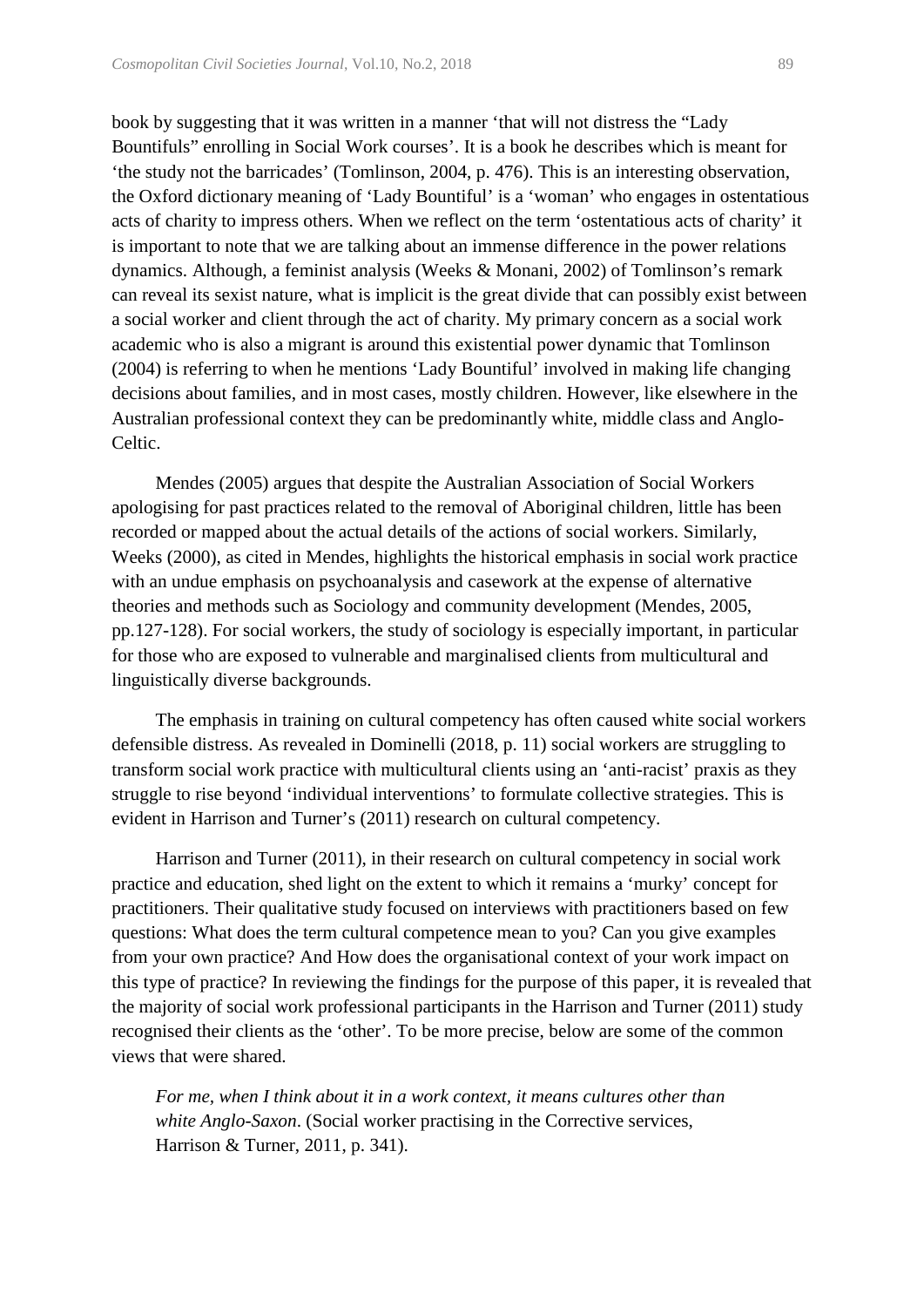*People tend to think of culture as country specific or race specific or ethnic specific…I think that (social work cultural competency training) creates a barrier in someone's head*. (Speaker 1, Harrison & Turner, 2011, p.343).

*Certainly within the system that I work in, there are time frames … you have to have a diagnosis by this time, or you have to have a report written up by this time. So there's a lot of external pressure on us to perform that isn't necessarily congruent to the way we need to work with people from different backgrounds*. (Social worker practising in hospital services, Harrison & Turner, 2011, p.343).

Harrison and Turner (2011) acknowledge in their analysis of public policy and social work organisations that merely enhancing workers' cultural awareness is not enough to address significant 'disparities' in health status and service delivery, especially since the disadvantaged position of some minority groups is determined by structural factors rather than cultural difference (Harrison & Turner, 2011, p. 348). This brings me to the original purpose of the commentary in this paper. Social work discourses do not engage with the history of multiculturalism. The discourse on multiculturalism does not particularly form part of a white social workers world view (Dominelli, 2018). Here, I would like to bring in Jakubowicz's socio-historical analysis of white Australia's tensions with multicultural communities as critical to the understanding of this 'white backdrop' of social work practice.

Jakubowicz's critical reflection and historical review on the 'White Noise: Australia's struggle with Multiculturalism', points to Australia's inability to either engage or deny its colonial-settler history. Moreover, 'white' plays a central part in the historic mythology of Australia. The great Australian dream when entering into the twentieth century was one of a 'white, democratic, egalitarian society, without hierarchies of entrenched inherited privilege and one mostly without an underclass of helots or coolies'. Jakubowicz points to the fact that in its own imagination '[Australia] was intensely fair and decent for all those allowed to share the wealth, however stubbornly intolerant of those deemed Other and unacceptable. Since the lifting of the white Australia policy, this dream of course has not been realised, it however remained etched in popular memory (Jakubowicz, 2002, p.108). The remnants of this legacy are evident in the staffing and the curriculum of the social work schools in the oldest universities in Australia. The majority of social work academics, heads of social work departments in Australian hospitals, Australian charities and managers of human services are predominantly white Anglo-Saxon or of British descent. This positioning of 'white privilege' in social work practice is described by Dominelli (2018, p.79) through the classic example of how privilege manifests in grassroots practice: 'white social workers are unable to accept black foster carers as bonafide carers', so far the exchanges involving children has been one way: black children only ever go to white families, white children are never placed with black families (Dominelli, 2018, p.79).

The historical evidence presented by Jakbuowicz is compelling, in recognising that from early to mid-80s alongside the complex debates over immigrant settlement of Indo-Chinese communities, this period also coincided with Aboriginal claims for land rights and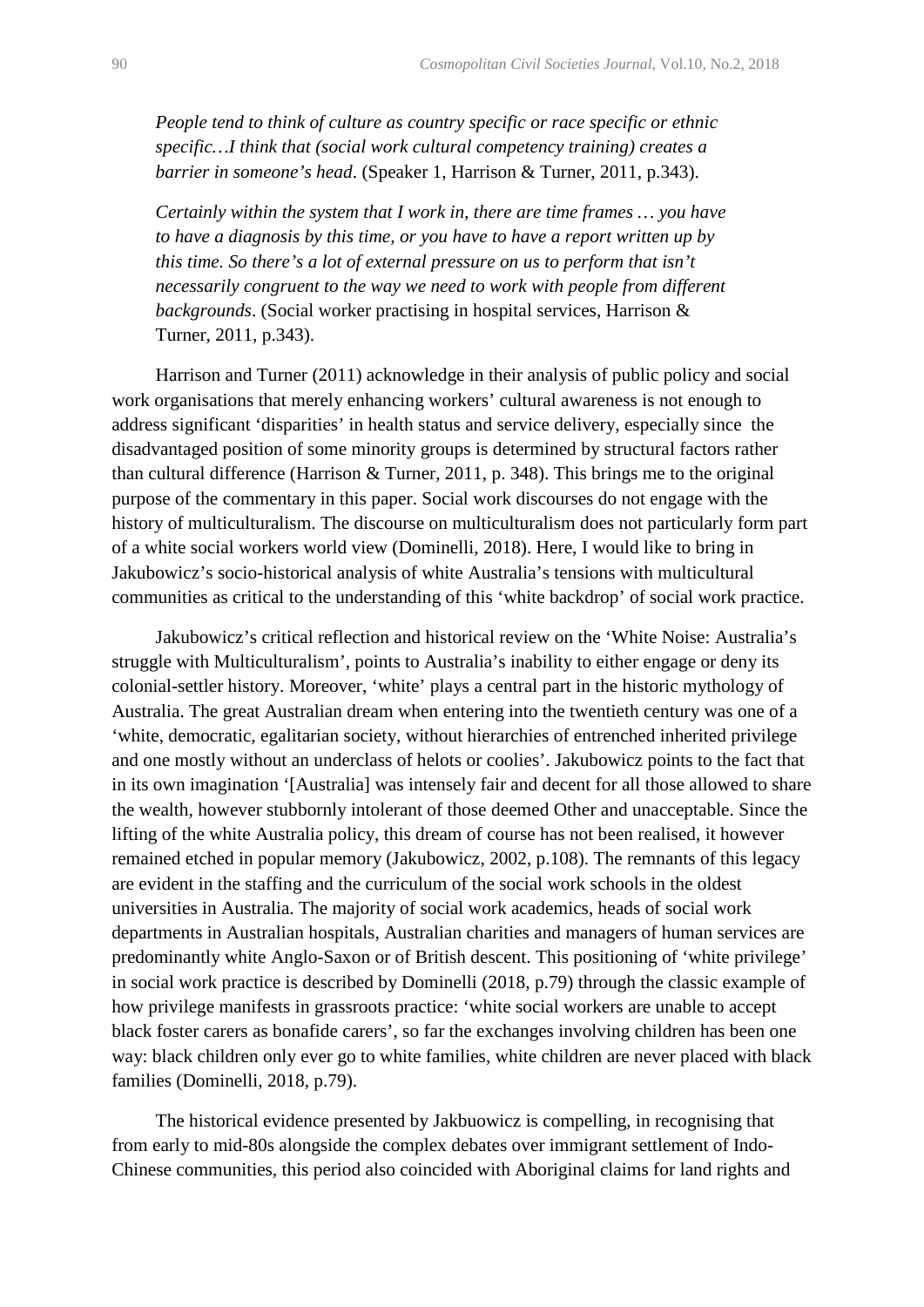the spiritual importance of ancestral lands in Aboriginal lives. Jakubowicz argues that it is important to recognise this period in contemporary Australian history that normalised the emergence of a racist discourse for both these marginalised communities (Jakubowicz, 1985, p.3).

Policy discourses surrounding Indigenous communities and Immigrant communities have continued to evolve since this early period. A decade ago on 13<sup>th</sup> of February 2008, the then Prime Minister Kevin Rudd offered a national apology to Australia's Indigenous People. This step was in the direction of reconciliation and acknowledgement of past mistreatment based on race and culture and the removal of Aboriginal and Torres Strait Islander children from their families. The apology remains deficient when we closely look at social work intervention and public policy in the area of removal of Indigenous children. For instance a most recent study from Western Australia has revealed that Indigenous children were 'eight times' more likely to enter out-of-home care than non-Indigenous children (O'Donnell et al., 2016). In addition, Australia has highlighted Indigenous over-representation in the National Child Protection Framework, 2009-2020 with a view to reduce child protection intervention. We are nearing the end of the National Child Protection Framework, 2009-2020 with little or no effect in the reduction rate of intervention in Indigenous families. It becomes problematic when professions such as social work downplay the effects of racism and historic systemic discrimination toward certain communities. The impact of racism is significantly overlooked by creating theoretical frameworks that examine cultural competency and offer discourses on effective parenting as the ideal underpinnings of the United Nations Convention on the Rights of the Child. This lack of understanding or reluctance to understand the conceptual frameworks underpinning racism is the crux of the inadequacy that emerges in white social work practice (Dominelli, 2018, p.95).

It is highly likely that newly settled African communities of refugee backgrounds in Australia such as those from Somalia, Eritrea and Ethiopia, alongside the skilled migrants belonging to the Indian Muslim Bohra community, are likely to face harsh interventions similar to the Indigenous communities. Female Genital Mutilation (FGM) will become the single biggest cause of child removal or child protection intervention in these communities (Costello 2015, p.231). Despite interventions by groups in several communities and by women's health groups, social workers are still lagging behind in understanding this conversation (Costello 2015, p.232). Bohra Muslim parents had received a seven year gaol sentence in 2016 for engaging in FGM practice toward their daughters in NSW. These communities will remain on the radar of Child Protection services, more so than others.

Social workers in Australia and abroad have been complicit in harsh implementation of the child protection policy, for example in Norway social workers removed Indian children from their parents. These parents were middle class Information Technology workers hired by a Norwegian company, they were qualified and worked on temporary work permit holders in Norway. Social Workers perceived that the family was force feeding the children using hands rather than cutlery and that the parents chose to co-sleep rather than provide for children to sleep in a separate nursery. Here we need to reflect that eating with hands is part of Indian cultural habit, many parents view feeding their children with their hands as a form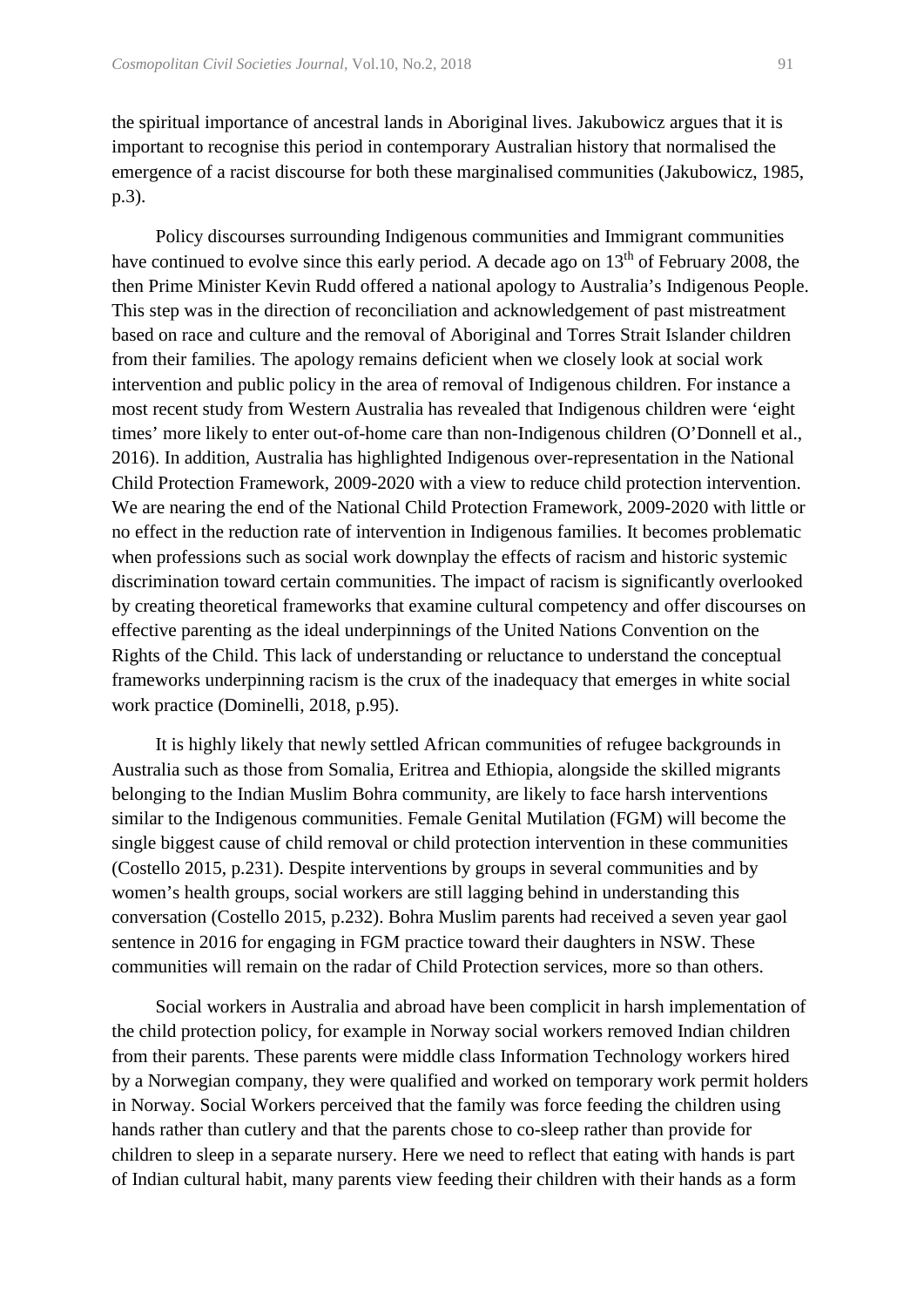of bonding with the child, the same applies to co-sleeping (Monani, 2015, p.44). Dominelli (2018, p.93) reminds white social work practitioners to become culturally aware by not using 'value judgements' that presuppose white superiority. Dominelli calls for social workers to explore the privilege of white power in relationships with people of diverse backgrounds (Dominelli, 2018, p.93).

Here, I reflect on Professor Andrew Jakubowicz's landmark paper developed for the Australian Human Rights Commission on *Australia's migration policies: African dimensions* (2010) that focuses on African Australians and their experience of human rights and social inclusion in Australia. This paper is critical in understanding the struggles of African-born Australian residents attempting to reorient their lives in Australia. In particular, Jakubowicz highlights the intense reactions of some Australians that are marked by anger and suspicion toward cultural and physical difference. This is compounded often with violence and remains a significant barrier to full racial equality. Jakubowicz offers significant historical detail and foresight in dealing with issues and challenges experienced by some African families. Of utmost importance to the field of social work is dealing with Horn of African families where FGM has occurred. The paper is of tremendous value to students and practitioners of cross cultural social work in Australia intervening in the lives of African communities. As such no in-depth studies have been focused on the experience of social workers intervening in African communities, this is a significant gap in social work research in Australia.

Now, I would like to draw on further tensions in the profession. McDonald, Harris and Wintersteen (2003) highlight that social work, despite its popularity as an occupational group, plays no role in building the intellectual apparatus of the Australian welfare regime. They shed light on the marginal 'status' of social work arguing that despite repeated attempts 'social work' has been primarily 'unsuccessful' in gaining state recognition through formal registration. Here they argue that the problem continues to remain with social workers identity as a clinical role within mental health, counselling, juvenile justice, disability that exclude social workers from engaging in the larger conversation around social justice, human rights and cultural diversity. Instead, social work continues to remain a key player in diversifying the human services labour market (McDonald, Harris and Wintersteen, 2003, pp. 201-203). These findings remain consistent with recent studies on registration and the profession of social work in Australia (Fotheringham, 2018, p.8). Fotheringham (2018) reveals that social work is a 'self-regulating profession'. Social Work is not governed by the National Registration and Accreditation Scheme (NRAS), which came into effect in 2010 and is delivered by the Australian Health Practitioner Regulation Agency (AHPRA). Social Workers were not included in the NRAS despite being the largest group of Allied Health Professionals in Australia (Healy, 2018, p.206). Fotheringham (2018. p.14) calls for further research into the role and impact of registration in the social work profession in Australia. Healy (2018, p.213) argues that the capacity of the Australian Association of Social workers (AASW) to effectively regulate the profession has mostly been weakened by the relatively low uptake of 'professional membership' by social work practitioners and students.

The registration conundrum brings us back to the historical relationship between government departments and social services. Historically, these were located in the realm of strengthening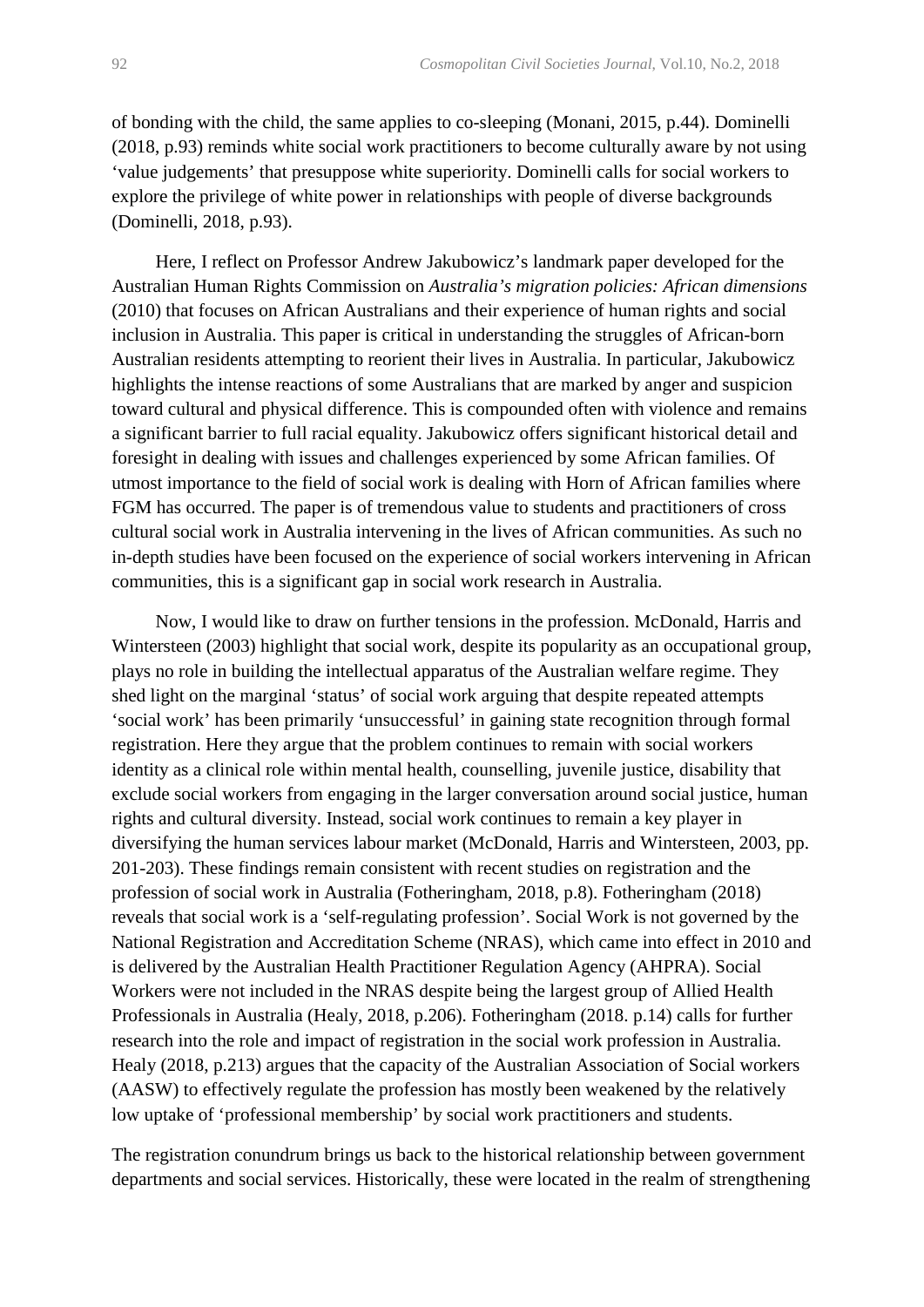the services delivered by Centrelink as first recommended in 1941. Lyra Taylor an experienced social worker was appointed in November 1944 as chief research officer. According to research by Fitzgibbon (1999) on social work in a corporatised environment draws on the earlier Department of Social Security definition of social work.

*The primary objective of the social work service is to promote the wellbeing of Departmental clients by working towards the social objective of preventing and relieving hardship and suffering to promote and facilitate the access of clients to Departmental income support programs and community resources with particular attention to the needs of disadvantaged people; to provide supportive social work services to Departmental clients in situations of crisis and distress; to promote and facilitate the sensitive delivery of the Department's service to clients; and to promote and facilitate the development of income support and community services to meet the needs of Departmental clients* (The Department of Social Security Social Work Handbook, p.1 as cited in Fitzgibbon, 1999, p. 179).

Thus, Social work in Australia for a number of years maintained its visibility not through advocacy but through its partnership with several governmental departments, more so, with those such as Centrelink that are primarily interested in the 'assessment of social and personal circumstances for payment and service eligibility' (Fitzgibbon, 1999, p.183). This history is somehow overlooked when social work continues to be linked to child protection, rather than the management of human services such as Centrelink. More recently, Morley and Ablett (2017, p.11) in their study on radical social work are equally concerned with the neoliberal contexts emerging from Centrelink practices, within which social work services become more conservative, and are often privatised, resulting in many areas of practice emerging as industries to be mined for profit (Morley and Ablett, 2017, pp.1-13).

I have personally struggled with this identity of social work as a profession. As a migrant social work academic educated in Australia, the trajectory of social work enmeshed in the realm of bureaucracy and 'policing' of vulnerable communities, often celebrated by social workers as special status, can become a cause of heightened anxieties for members of migrant communities. Here, the earlier intellectual piece offered by Professor Andrew Jakubowicz in 1989 on *The State and the Welfare of Immigrants in Australia* offers a historical repertoire of capitalist and assimilationist welfare policies in Australia targeting immigrants. The argument in the article almost 30 years old remains true today, particularly, as Australia embraces the arrival of a newer set of migrants and refugees. Jakubowicz (1989, p.31) maintains in his analysis the extent to which provision of welfare becomes a platform for white hegemony to thrive. Divisive tactics are implemented through categorisations of 'deserving' and the 'undeserving' poor and the subsequent impacts of these decisions on newly arrived immigrant communities. Social Workers are at the heart of this debate and are complicit in the disintegration of the welfare state, through their non-committal attitude towards advocacy and over reliance on the clinicalisation and bureaucratisation of social work practice (McDonald, Harris and Wintersteen, 2003).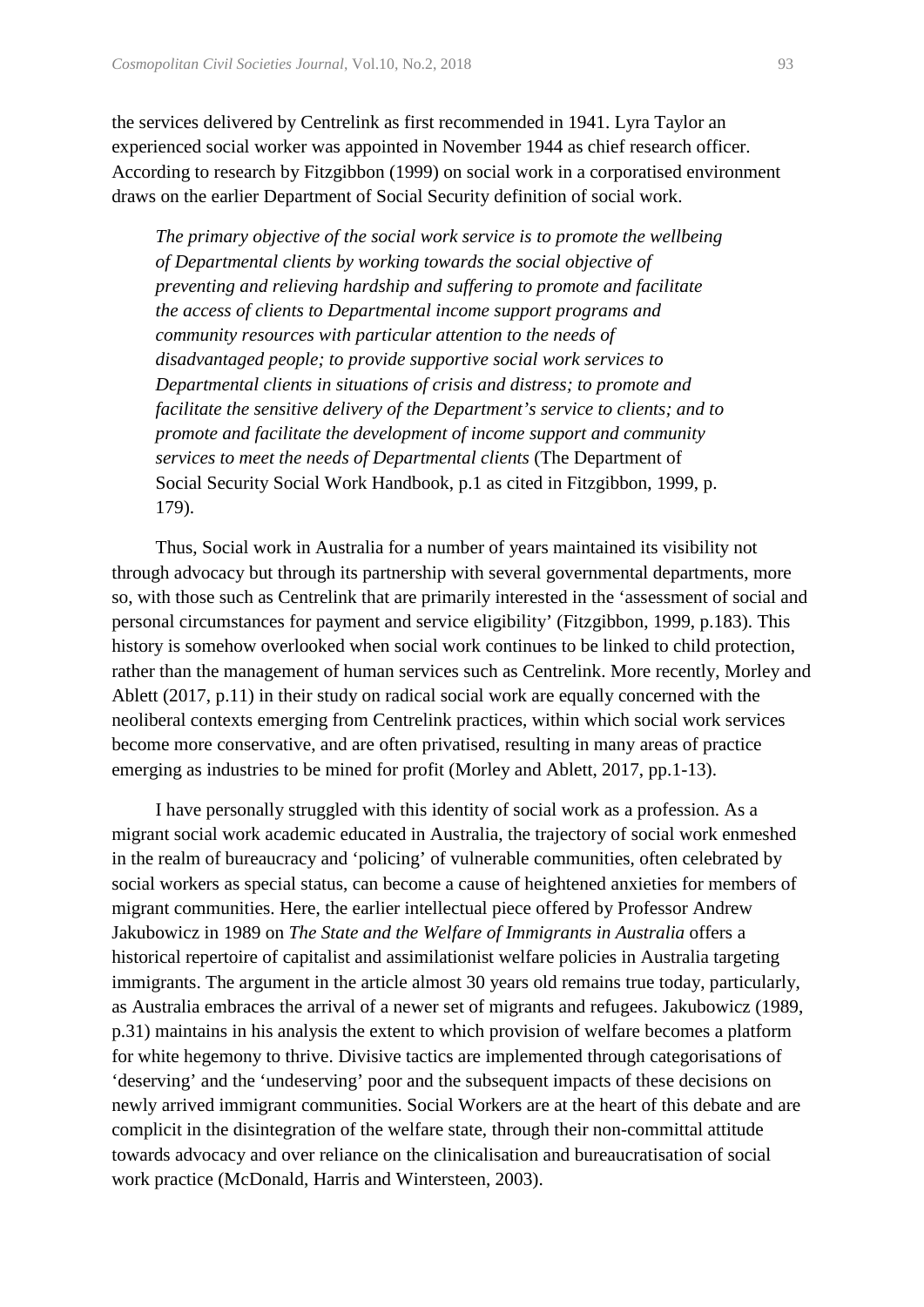### **Viewing immigrant stories through the lens of Professor Andrew Jakubowicz**

Social work academia and curriculum is largely underpinned by the Australian Social Work Education and Accreditation Standards; the Practice standards for Social workers alongside the Code of Ethics. These are published, evaluated and accredited by the Australian Association of Social Workers.

Walter, Taylor and Habibis (2011, p.14) were alarmed in their literature review to find only three articles on white social work practice in a Scopus search, for the terms 'whiteness', 'social work', and 'Australia between the period of 2000-2010. A further gap was that none of these articles was published in the core social work or social policy journals. The research of Walter, Taylor and Habibis (2011) is mainly concerned with Indigenous communities, social work and whiteness. This leaves us with a significant knowledge gap on white social work practice and multicultural communities.

With the lack of academic research focusing on the critique of white social work and its relationship with Australian multiculturalism, current and future students of social work are at considerable risk of losing out on contemporary debates in Australia on race, multiculturalism and the social work response to the changing face of Australian society. Here, I want to shed light on Professor Andrew Jakubowicz's contribution to enhancing the visibility of immigrant and multicultural stories. These are excellent resources for social work students and staff in engaging with visual material drawing on case studies of specific communities.

Professor Jakubowicz has been a series advisor on the SBS series, 'Immigration Nation' (2011), and series advisor on 'Once Upon a Time in...', a three season project for Northern Pictures and SBS, of which 'Cabramatta' (2012) and 'Punchbowl' (2014) have been released. He developed the concept for 'The Great Australian Race Riot', a three episode series for SBS made by Essential Media and broadcast in 2015.

### *Once upon a time in Cabramatta : Resource for the social work classroom*

For the first time an Australian television documentary focused on the history and tensions in the early days of the end of the White Australia Policy. More importantly, it depicted historic images of the arrivals of the Vietnamese refugees in 1978. In particular, from the social work point of view, the narrative is a reminder of the trauma of loss of family, displacement, poverty, social exclusion due to racism and lack of English language, and unemployment. The film is mostly powerful for social workers' viewing as it depicts counter-transference of trauma from parents to second generation, in this case it is the Vietnamese community of Cabramatta and the impact on their families, challenges that emerge from these traumatic situations such as drug addiction and youth crime. Thus, the documentary has all the intersectional elements that social work students need to become aware of. Jakubowicz (2016, p.145) aptly describes the documentary to include social movements and contemporary politics that have shaped the conversation of the refugee story and the 'reelection' of Pauline Hanson and other One Nation Party senators. Social work academics engaged in social policy analysis need to become engaged with these past and present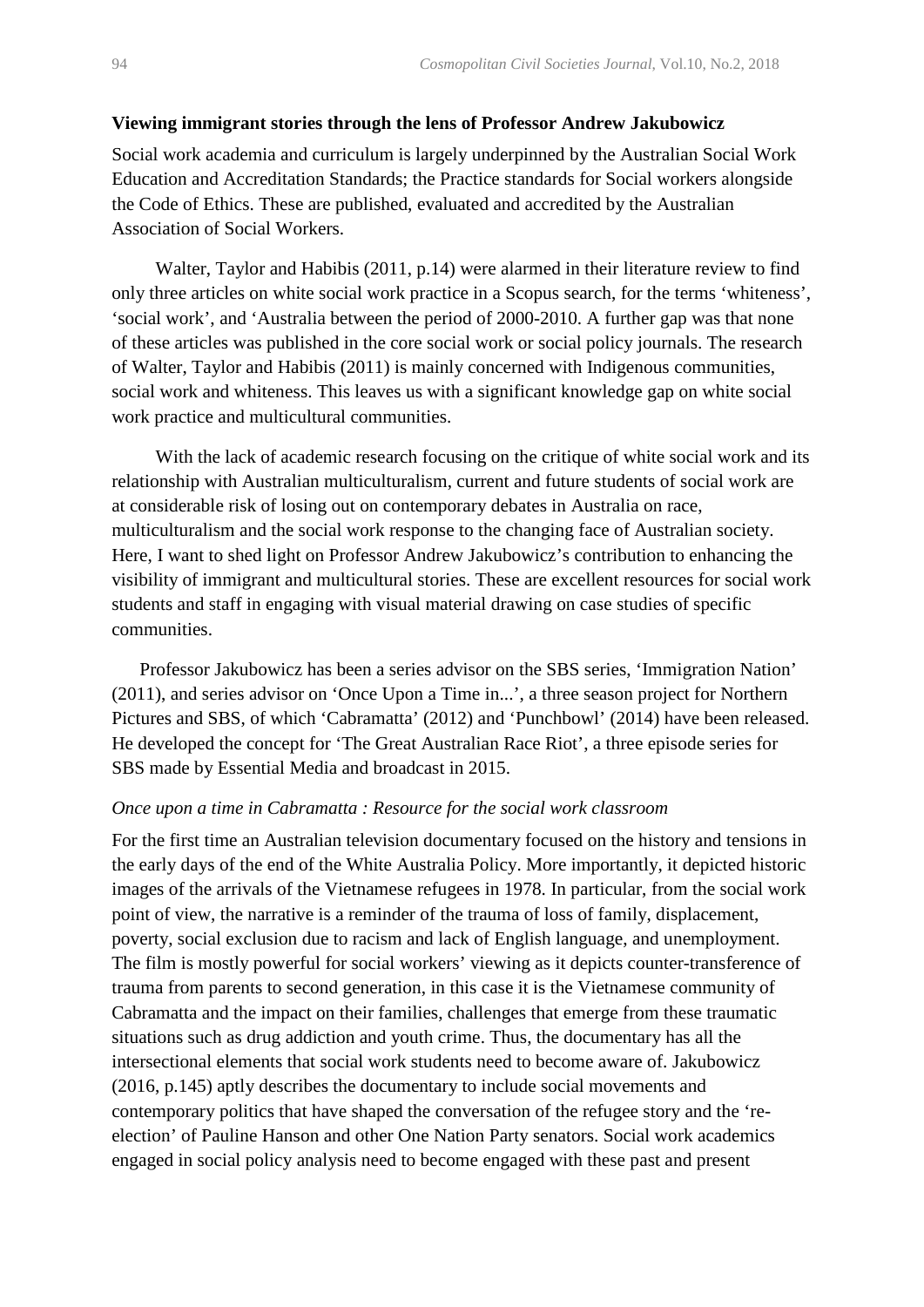Australian realities that shape social policy and polity in Australia. In addition, the film also depicts in-depth interviews with a Vietnamese social worker and his impressions of the challenges faced by Vietnamese refugee youth in the Cabramatta community in the early 90s. These narratives are great learnings for both social work academics and social work practitioners. 'Once Upon a time in Cabramatta' needs to form part of the curriculum when teaching cross cultural social work.

A recent study from Canada on settlement of Syrian refugees in Canada published in the prestigious International Social Work Journal by Drolet et al. (2017, p.5) urges social workers and social work academics to engage in practice with immigrants and refugees by bringing greater awareness in practice of structural racism, and building knowledge of political practices that oppress, whilst recognising the impact of historical and ongoing colonial processes. The study emphasises that social work has a distinct contribution to make to the important area of immigrant resettlement, particularly the refugee settlement process. Here, the evidence presented in 'Once Upon a Time in Cabramatta' can provide reflexive narrative and case studies for social workers to rely on in building the case for good practice approaches in refugee settlement and the importance of advocating good practice frameworks with multicultural communities.

#### **Conclusion: Uncomfortable realities for social work practice in the multicultural space**

Professor Andrew Jakubowicz's impression on multiculturalism and refugees provides social work with an impetus to ground policy and practice frameworks that are inclusive, reflexive and competent. These are grounded in critical understanding of Australian political history at the centre of which is the discourse on the importance of 'welfare' for multicultural communities. Jakubowicz's (2016, p.160) stark reminder of the double standards of refugee policy in Australia is worth reflecting on here, he argues that more often 'it is the cultural background of the refugees that is the problem, not merely their method of seeking refuge' (Jakubowicz, 2016, p.160). Social work is grappling with the concept of 'culture' and dealing with cultural difference. This is evidenced in the writing of a number of scholars aspiring to good practice approaches with multicultural communities.

Chomsky (2017, p. 77) when talking about the role of intellectuals emphasises that 'it is the responsibility of intellectuals to speak the truth and expose lies, in the Western world'. Chomsky describes academic power as coming from political liberty, access to information and freedom of expression'. In synergy with Chomsky's ideals, Jakubowicz throughout his academic career has sought and revealed the challenging aspects of Australian multiculturalism. This has been a difficult conversation for Australian public policy and the wider audience. Jakubowicz has fulfilled his responsibility as an academic and public intellectual. His works can be deemed of great value to Social Work policy and practice in Australia and all those countries grappling with the changing face of their respective social orders.

This brings me back to the original intent of the article which is to raise the question to what extent can white social work practice engage with the multiculturalism debate with genuine interest and empathy rather than through the lens of 'distrust' and 'policing'. White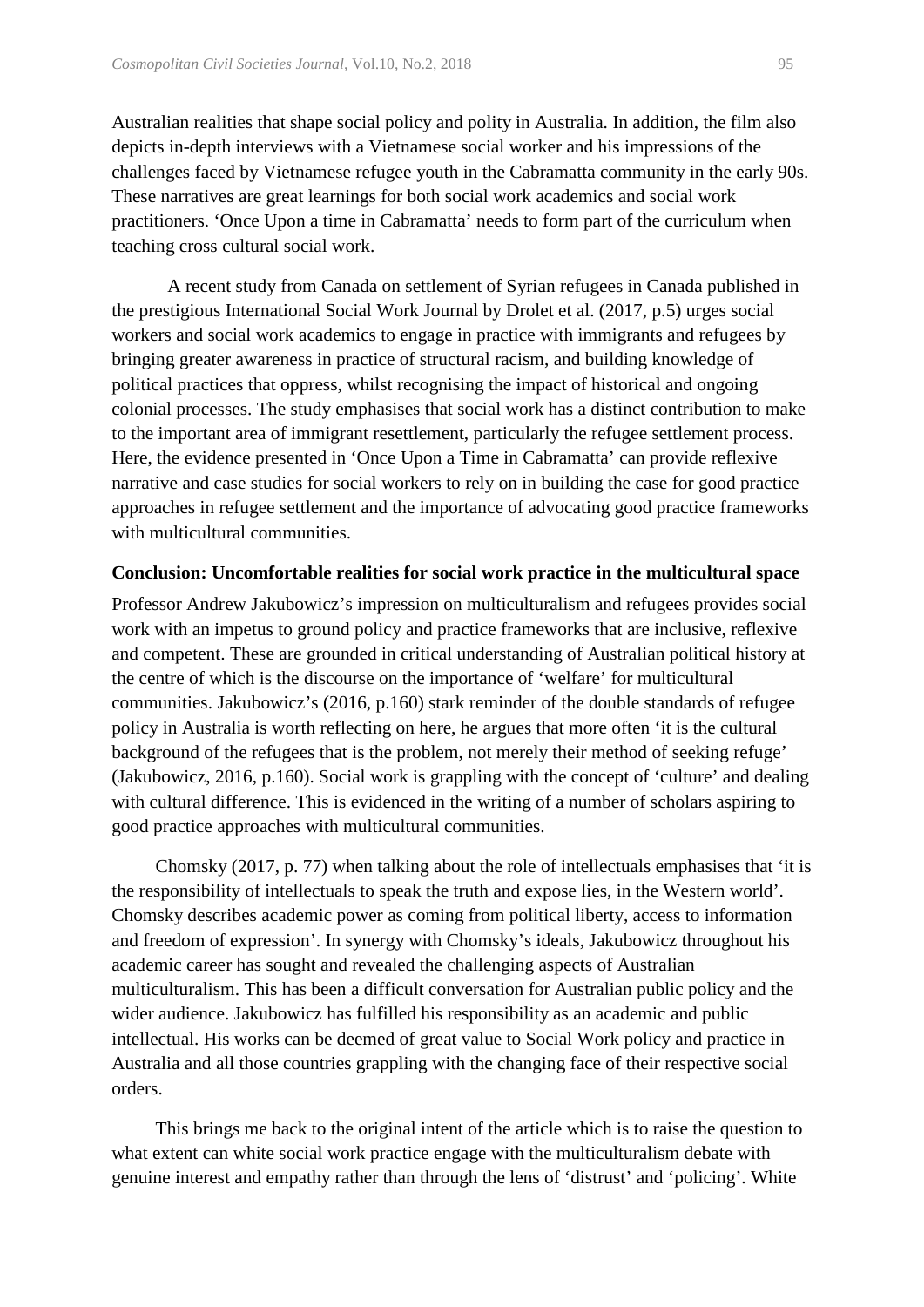Anglo frameworks of social work policy and practice will need to find ways of developing 'inclusive practice' rather than demonstrating mere cultural competence. Inclusive practice will only thrive if practitioners and policy makers stop resisting change (and there is evidence about the extent to which white social workers do resist change). Global migratory trends such as temporary workers, migrant workers and the refugee influx will continue to place demands for inclusive practice. To what extent white social work policy and practice frameworks will embrace this challenge will depend on their ability to engage with information external to their realm of comfort.

# **Afterword: Personal Notes:**

For the last two years, I have taught human rights and social justice (undergraduate level); law and policy for social workers (both undergraduate and postgraduate) and cross-cultural practice (postgraduate level). From anecdotal evidence and personal teaching evaluations it has become clearer that undergraduate students are excited, enthusiastic and were more willing to embrace the narratives presented in Once Upon a Time in Cabrammatta. They could engage with the various case studies and conceptualise social issues that could arise as a result of poor public policy, social exclusion, language barriers and lack of support services for multicultural clients.

There is interest in studying social work in Australia by international students. In particular, students from Nepal, India, Kenya, Nigeria, Brazil are enrolling in social work degrees. Social Workers in Australia would benefit from gaining cultural understanding from these students. There is potential for these students to continue to reside in Australia and contribute to practice within a trans-national social work context.

# **References**

- Abrams, L.S. and Moio, J.A. 2009, 'Critical race theory and the cultural competence dilemma in social work education', *Journal of Social Work Education*, vol.45, no.2, pp.245-261. <https://doi.org/10.5175/jswe.2009.200700109>
- Chomsky, N. 2017, *The Responsibility of Intellectuals*, The New Press, New York. [https://doi.org/10.1057/9780230375048\\_4](https://doi.org/10.1057/9780230375048_4)
- Commonwealth of Australia, Department of Social Security, 1996, *Social Work Handbook*, Australian Government Publishing Service.
- Commonwealth of Australia, Department of Social Services, 2009, *National Framework for Protecting Australia's Children 2009-2020*. Canberra. [https://www.dss.gov.au/our](https://www.dss.gov.au/our-responsibilities/families-and-children/publications-articles/protecting-children-is-everyones-business)[responsibilities/families-and-children/publications-articles/protecting-children-is](https://www.dss.gov.au/our-responsibilities/families-and-children/publications-articles/protecting-children-is-everyones-business)[everyones-business](https://www.dss.gov.au/our-responsibilities/families-and-children/publications-articles/protecting-children-is-everyones-business)
- Costello, S. 2015, 'Female genital mutilation/cutting: Risk management and strategies for social workers and health care professionals', *Risk Management and Healthcare Policy*, vol.8, pp.225-233. <https://doi.org/10.2147/rmhp.s62091>
- Dominelli, L., 2018, *Anti-racist Social Work*, 4<sup>th</sup> ed. Palgrave, London. <https://doi.org/10.1057/978-1-137-53420-0>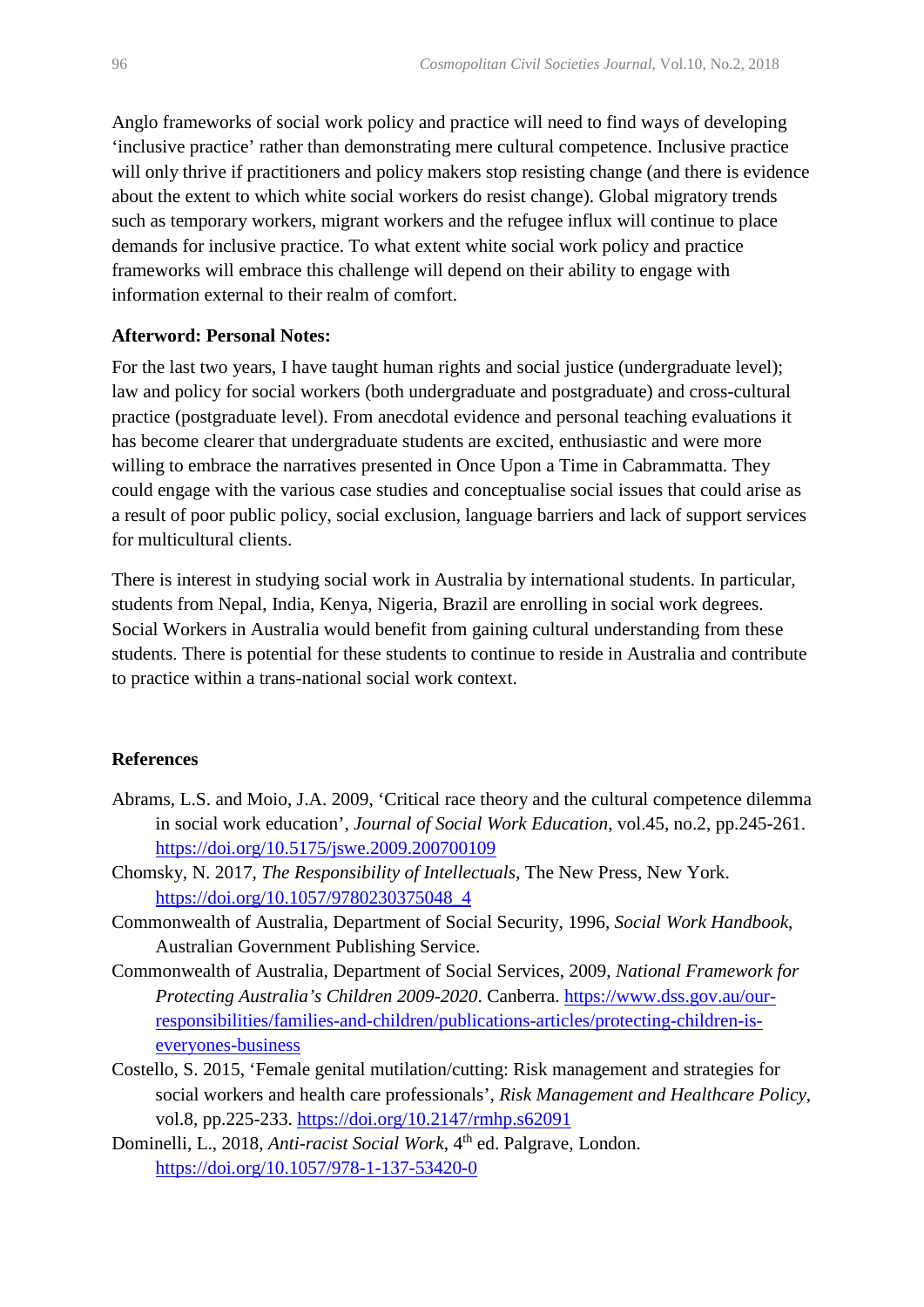- Drolet, J., Enns, R., Kreitzer, L., Shankar, J. and McLaughlin, A.M., 2017, 'Supporting the resettlement of a Syrian family in Canada: The social work resettlement practice experience of Social Justice Matters', *International Social Work*, Published online 17 August 2017, [https://doi.org/10.1177/0020872817725143.](https://doi.org/10.1177/0020872817725143)
- Fitzgibbon, P. 1999, 'Social work and the human services in a corporatised environment: the case of Centrelink', in O'Connor, I., Smyth, P. and Warburton, J. (eds.) *Contemporary Perspectives on Social Work and the Human Services: Challenges and Change*, Longman, Sydney, pp.176-190.
- Fotheringham, S. 2018, 'Social Work Registration: What's the Contention?' *Australian Social Work*, vol. 71, no. 1, pp.6-17. <https://doi.org/10.1080/0312407x.2017.1398264>
- Harrison, G. and Turner, R. 2011, 'Being a 'culturally competent' social worker: Making sense of a murky concept in practice', *British Journal of Social Work*, vol. 41, no. 2, pp.333-350. <https://doi.org/10.1093/bjsw/bcq101>
- Healy, K. 2018. 'Will she be right, mate? Standards and diversity in Australian social work', in Bartley, A. and Beddoe, L. (eds.) *Transnational Social Work: Opportunities and Challenges of a Global Profession*, Policy Press, Bristol. pp.205-220. <https://doi.org/10.2307/j.ctt20d87w0.22>
- Ife, J. 2016, 'Human rights and social work: beyond conservative law', *Journal of Human Rights and Social Work*, vol.1, no.1, pp.3-8. <https://doi.org/10.1007/s41134-016-0001-4>
- Jakubowicz, A. 1985, 'Racism, multiculturalism and the immigration debate in Australia: a bibliographic essay', *SAGE Race Relations Abstracts*, vol. 10, no. 3, pp. 1-15.
- Jakubowicz, A. 1989, 'The state and the welfare of immigrants in Australia', *Ethnic and Racial Studies*, vol. 12, no. 1, pp.1-35. <https://doi.org/10.1080/01419870.1989.9993620>
- Jakubowicz, A. 2002, 'White noise: Australia's struggle with multiculturalism', in Levine-Rasky, C. (ed.) *Working through Whiteness: International Perspectives*, State University of New York Press, New York, pp.107-112 .
- Jakubowicz, A., 2010. Australia's migration policies: African dimensions. [https://www.humanrights.gov.au/publications/african-australians-project-australia-s](https://www.humanrights.gov.au/publications/african-australians-project-australia-s-migration-policies-african-dimensionsaustralia)[migration-policies-african-dimensionsaustralia.](https://www.humanrights.gov.au/publications/african-australians-project-australia-s-migration-policies-african-dimensionsaustralia)
- Jakubowicz, A. 2016, 'Once upon a Time in… ethnocratic Australia: Migration, refugees, diversity and contested discourses of inclusion', *Cosmopolitan Civil Societies: An Interdisciplinary Journal*, vol. 8, no. 3, pp.144-167.
- Maidment, J. and Egan, R. 2009, *Practice Skills in Social Work and Welfare: More than just common sense*, (2<sup>nd</sup> ed.), Allen and Unwin, Sydney. <https://doi.org/10.1093/bjsw/bcw056>
- McDonald, C., Harris, J. and Wintersteen, R. 2003, 'Contingent on context? Social work and the state in Australia, Britain, and the USA', *British Journal of Social Work*, vol. 33, no. 2, pp.191-208. <https://doi.org/10.1093/bjsw/33.2.191>
- Mendelsohn, R. 1979, *The Condition of the People: Social Welfare in Australia 1900–1975.* Allen and Unwin, Sydney.<https://doi.org/10.2307/27508475>
- Mendes, P. 2005, 'The history of social work in Australia: A critical literature review', *Australian Social Work*, vol. 58, no. 2, pp.121-131. [https://doi.org/10.1111/j.1447-](https://doi.org/10.1111/j.1447-0748.2005.00197.x) [0748.2005.00197.x](https://doi.org/10.1111/j.1447-0748.2005.00197.x)